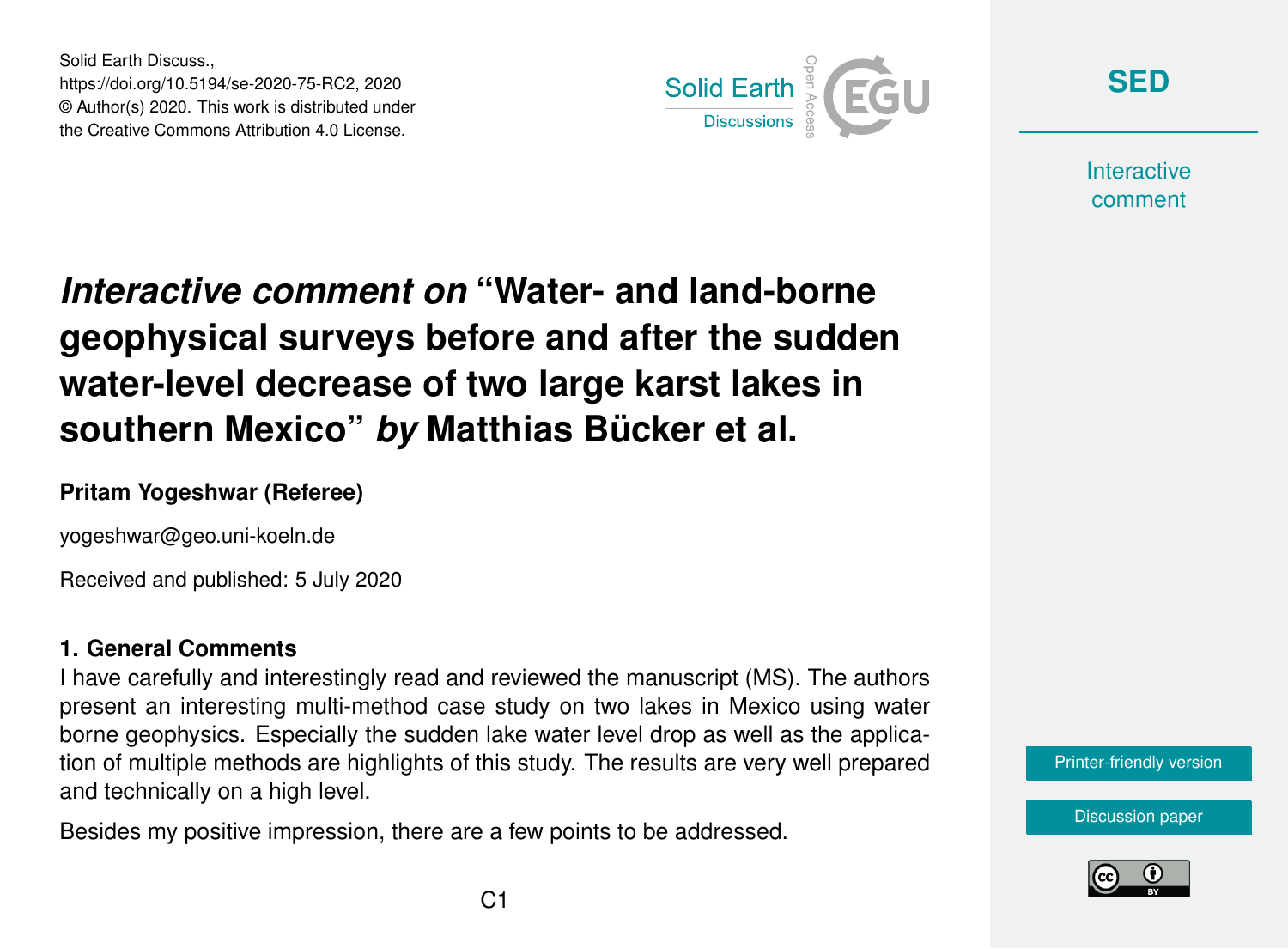The authors present studies on two lakes - Metzabok and Tzibana. If feasible, I suggest to incorporate some more general discussion on how these lakes are connected. Are there any general conclusions/interpretations that apply to both lakes or is it even possible to connect the subsurface structure? For example, there is no clay interpreted in lake Metzabok whereas major parts of the subsurface in lake Tzibana is related to clay rich sediments.

It is not easy to find a red line in the MS. This is partly due to the fact that all profiles on lake Metzabok are discussed one by one. And, subsequently the results for lake Tzibana are shown. I suggest to strengthen the explicit motivation why both studies were performed. Possibly a road-map can be formulated indicating why which method was used and how the survey was designed to address the scientific questions. As I understand the study aims at few aspects (1) detect depth to bedrock (2) understand sudden lake level drop and related subsurface conditions such as Karst collapse and (3) combined interpretation of various methods (especially TD-IP phase data evaluation for the first time in sedimentary studies).

I suggest to elaborate more on the benefit of using TD-IP and evaluating the phase data for the two lake studies, since this is not very common. If feasible elaborate more in detail how the phase data relates to subsurface physical properties in general.

#### **2. Specific comments**

• I understand that the focus is on the geoscientific interpretation using a multidisciplinary approach. However, I do miss some technical aspects of the study with respect to method and inversion. For example some typical survey parameters (e.g. anchored or continuous TEM system; typical measurement errors).

Moreover, there is currently no data visualized (Only the TD-IP lab data). I suggest to include a section with data, and possibly also with inversion model re-

# **[SED](https://se.copernicus.org/preprints/)**

**Interactive** comment

[Printer-friendly version](https://se.copernicus.org/preprints/se-2020-75/se-2020-75-RC2-print.pdf)

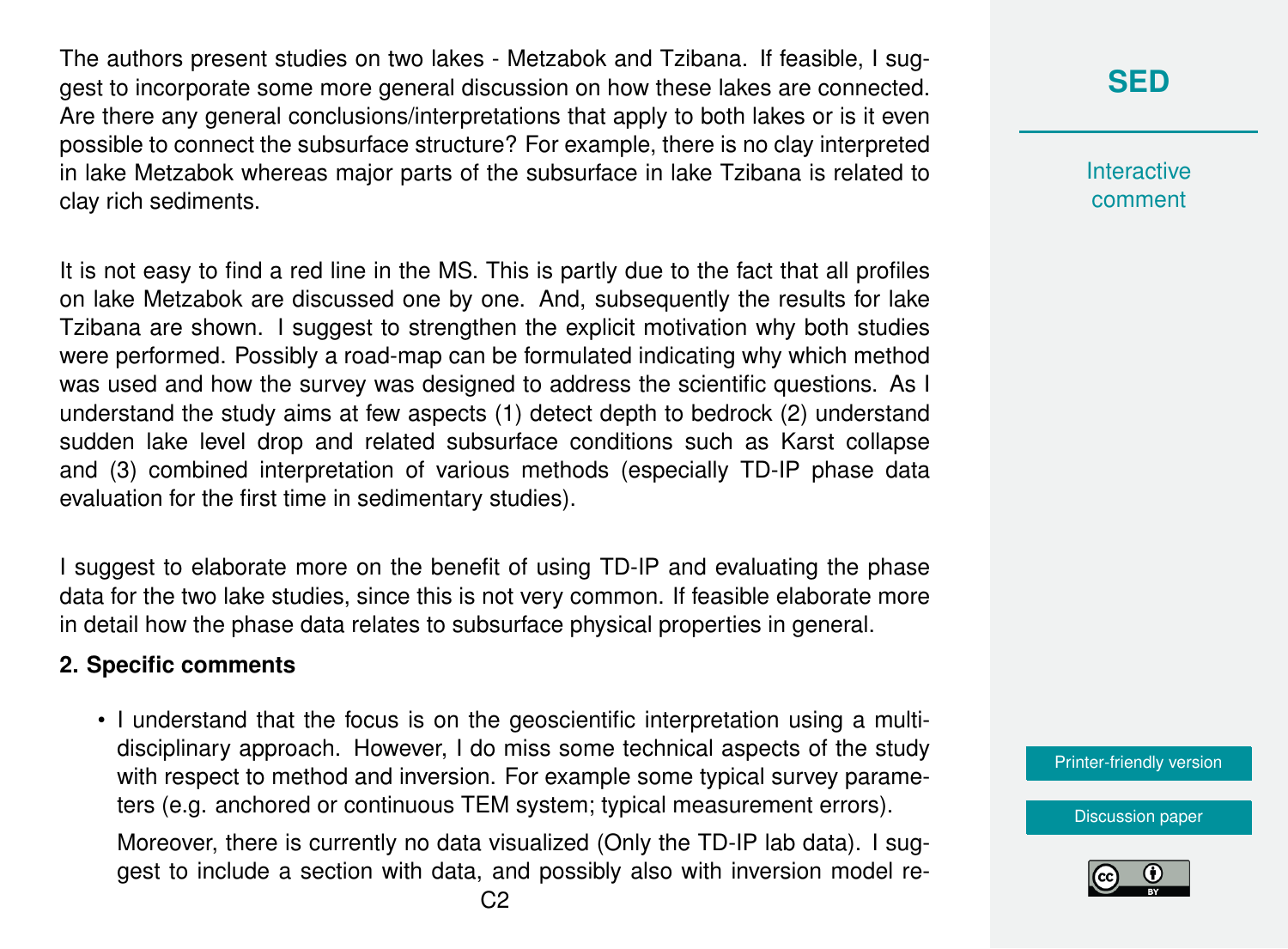sponse (If feasible, for example in an appendix). Of course this should not distract from the study itself.

- From my experience, the TEMfast device sometimes shows significant distortions using small loop configurations. Did you observe any data distortions especially since a very small configurations was used? And, did you for example compare some land based soundings using a larger transmitter to validate that the very small layout gives correct transient data? In this respect, I also suggest to show at least some data.
- A conductor is indicated below the limestone towards the east in Fig. 7a. Please discuss this feature if it can be related to any geology such as fracture zones or if this is an artifact (probably related to distorted late time transient data). A slightly similar feature is also seen in Fig. 9 towards the south.
- Does the ZOND software actually invert for coincident loop or for a central loop receiver? For very early times the central loop transients differ from coincident loop data.
- The TEM data might be effected by 2D effects especially considering rather steep slope angles towards the edges. possibly include some discussion such as "multidimensional effects in TEM data were not considered as the TEM survey lines were not along strong bathymetry or steep slopes".
- P315 Obviously the p-wave velocity is less than expected. Can you elaborate why a lower vp < 2000 m/s was observed in the SRT measurements.
- P350 I suggest to include a table that summarizes the specifications of each method such as resolved physical parameter, DOI, pro/con of each method. Such a table would also summarize the used methods a bit and emphasize the integrative approach.

**[SED](https://se.copernicus.org/preprints/)**

**Interactive** comment

[Printer-friendly version](https://se.copernicus.org/preprints/se-2020-75/se-2020-75-RC2-print.pdf)

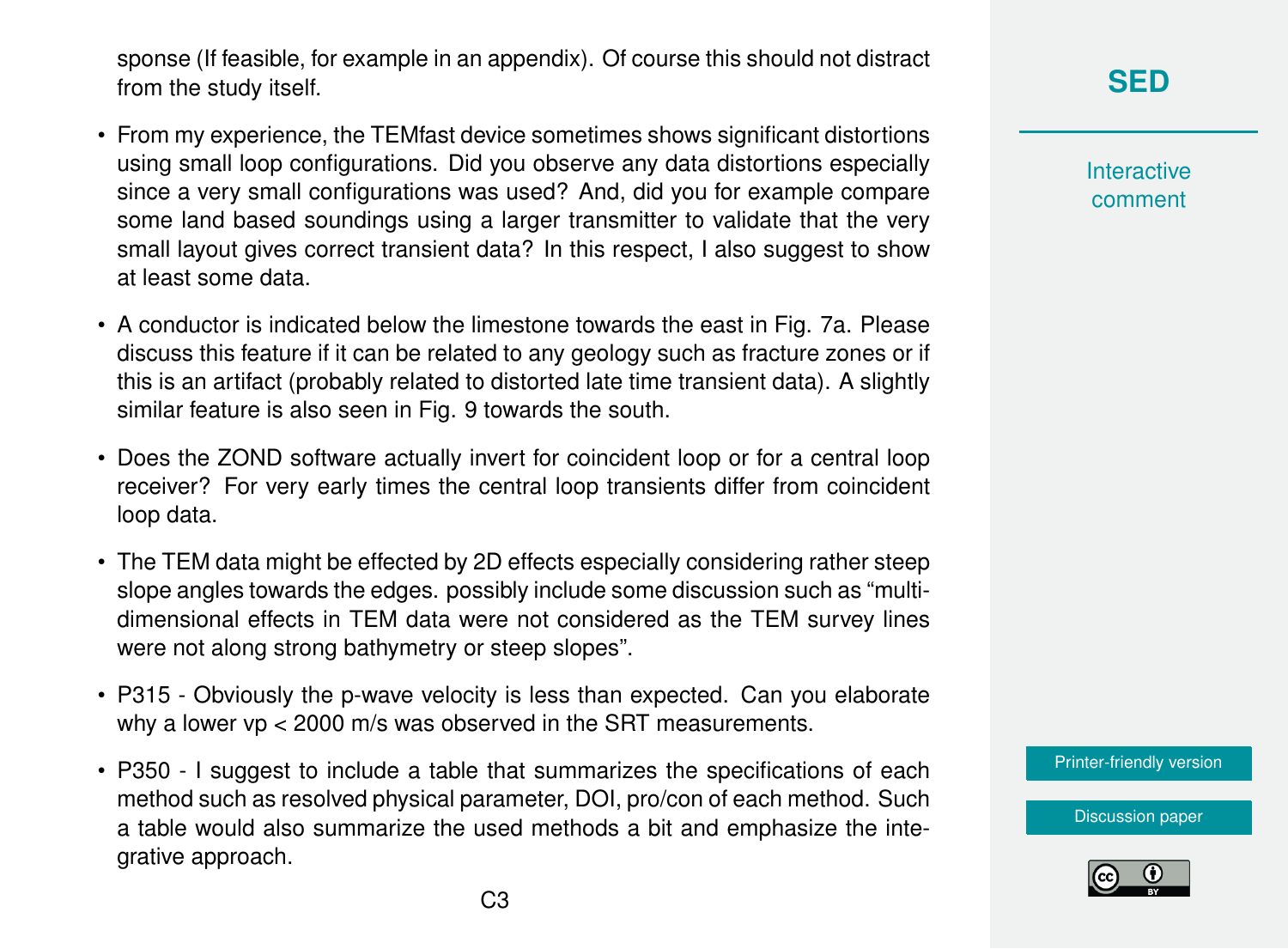- P-365 For TEM a water-depth of 20 m depending on the water conductivity is not necessarily a limitation. Please correct this statement.
- For all interpretation a smoothness constraint inversion is used. Do you expect a smooth transition from the sedimentary layers to the limestone. In this respect, is a smoothness constraint inversion appropriate to image the geological situation here?
- As water-borne TEM studies are still quite rare, I miss some references to recent water borne TEM studies. For example, we recently applied boat-towed TEM to image a hydrothermal target on the Azores. In this study we gathered around 600 soundings using the TEM system (initially developed by Mollidor et al.) in a continuous mode. There are also other very recent studies. These can be included as references, if the authors find them suitable:

- Yogeshwar, P., Küpper, M., Tezkan, B., Rath, V., Kiyan, D., Byrdina, S., ... & Viveiros, F. (2020). Innovative boat-towed transient electromagneticsâ $\tilde{A}$ TInvestigation of the Furnas volcanic lake hydrothermal system, Azores. Geophysics, 85(2), E41-E56.

- Lane Jr, J. W., Briggs, M. A., Maurya, P. K., White, E. A., Pedersen, J. B., Auken, E., ... & Adams, R. (2020). Characterizing the diverse hydrogeology underlying rivers and estuaries using new floating transient electromagnetic methodology. Science of The Total Environment, 140074.

#### **3. Technical corrections**

The MS is very well written and the language is very good. All figures are well prepared with well readable fonts. Therefore, I only have a few technical corrections:

• P70 - the term reference data is misleading. I do not see that the data is actually used as reference data. Better - "additional/complementary data for comparison with the water borne data"

**Interactive** comment

[Printer-friendly version](https://se.copernicus.org/preprints/se-2020-75/se-2020-75-RC2-print.pdf)